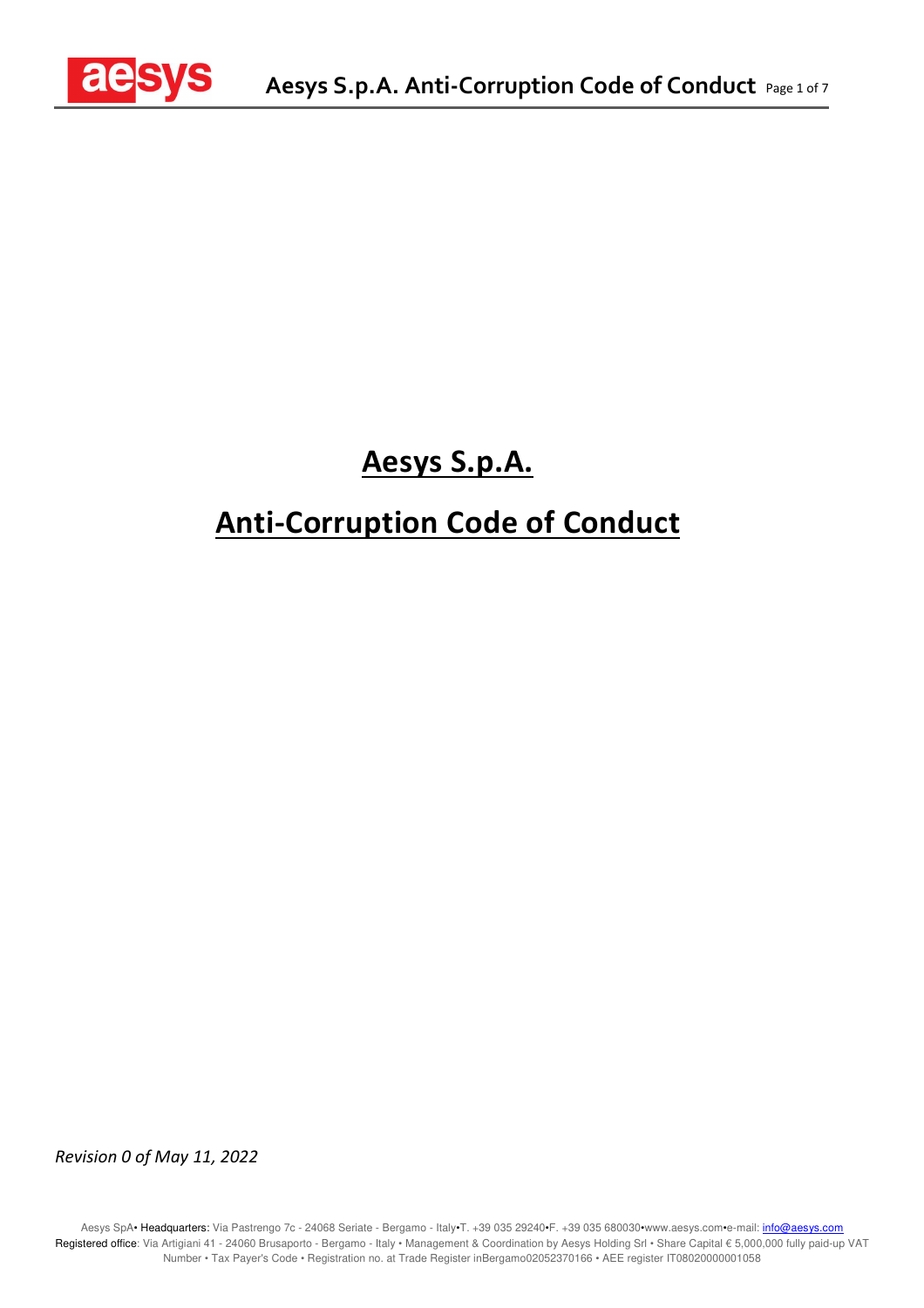

## **INDEX**

| 1 |     |                                                                                    |
|---|-----|------------------------------------------------------------------------------------|
| 2 |     |                                                                                    |
| 3 |     |                                                                                    |
|   | 3.1 |                                                                                    |
|   | 3.2 |                                                                                    |
|   | 3.3 |                                                                                    |
|   | 3.4 |                                                                                    |
|   | 3.5 | Acceptance of gifts and other benefits in the context of commercial relationships5 |
|   | 3.6 |                                                                                    |
|   | 3.7 |                                                                                    |
| 4 |     |                                                                                    |
| 5 |     |                                                                                    |
| 6 |     |                                                                                    |
| 7 |     |                                                                                    |
| 8 |     |                                                                                    |
|   | 8.1 |                                                                                    |
|   | 8.2 |                                                                                    |
| 9 |     |                                                                                    |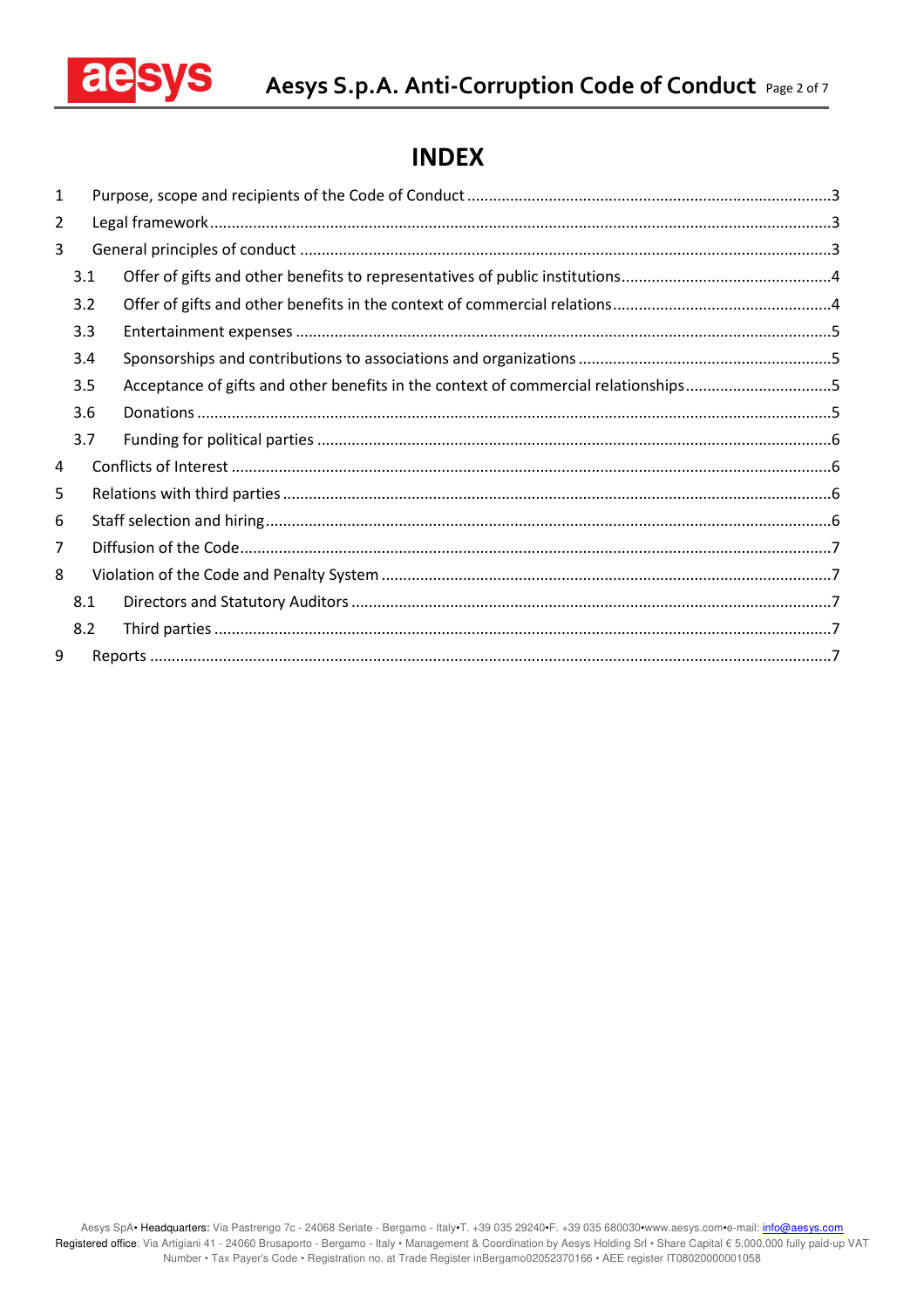## **1 Purpose, scope and recipients of the Code of Conduct**

Aesys S.p.A. (hereinafter also "Aesys" or "Company"), is committed to fighting corruption and preventing the risks of illegal practices, at any working level and in any geographical area. Therefore, Aesys has decided to adopt the present Anti-corruption Code of Conduct (hereinafter the "Code") in order to reinforce prevention and contrast precautions of possible corrupt practices, with the aim of promoting compliance with ethical standards and full compliance with national and international regulations on the prevention of active and passive corruption of public and private entities, as well as the integrity, transparency and correctness in the performance of work activities.

This Code applies to all employees, managers and Aesys Governing Body and, more generally, to all those with whom Aesys comes into contact in the course of its business.

All the aforementioned subjects (hereinafter "Recipients") in compliance with the provisions of the Aesys Ethical Code and the Organization, Management and Control Model, undertake to conduct their activities, in all the countries in which they are present and operate in compliance with Aesys ethical principles and applicable laws.

The purpose of this Code is to set out in a structured way a systematic framework of the reference principles of the regulatory instruments and internal rules on anti-corruption to prevent potential episodes of corruption in order to protect the integrity and reputation of Aesys.

## **2 Legal framework**

Aesys' approach to tackling corruption has got, as its reference, the specific national legislation and in particular: - Articles no. 318 "Corruption for the exercise of the function", no. 319 "Corruption for an act contrary to official duties", no. 319-ter "Corruption in judicial acts", no. 322 "Incitement to corruption" of the Criminal Code; - article no. 2635 "Corruption between private individuals" of the Civil Code; - the Legislative Decree no. 231 dated June 8, 2001.

Furthermore, this Code is part of the wider Aesys regulatory body which includes the Ethical Code and the Organization, management and control model (ex D.lgs. 231/2001 and subsequent amendments) approved by the Aesys Administrative Body on November 7, 2016.

## **3 General principles of conduct**

Aesys carries out its activities by complying with the principles of professionalism, diligence, honesty, fairness and responsibility. In line with these principles and the values and restrictions contained within the Ethical Code, the Organization, Management and Control Model adopted pursuant to D. Lgs. 231/2001, does not tolerate any type of corruption, in any form, manner or jurisdiction manifested, even if activities of this kind were to be eventually tolerated or not prosecuted pursuant to regulations in force in Aesys operating countries. In addition to the principles and rules of conduct referred to in the following paragraphs, the following general principles might be observed:

- Clarity and transparency: duties and responsibilities of all those involved in the company processes, as well as activities and related controls, must be clearly defined and must provide for easy application mechanisms;
- Absence of conflicts of interest: the Recipients of the Code must operate with professionalism, impartiality and in compliance with anti-corruption legislation. They must avoid situations that could lead to a conflict of interest;
- Traceability and archiving: all the activities and related checks carried out must be ex post tracked and verifiable; the documentation produced must be properly archived.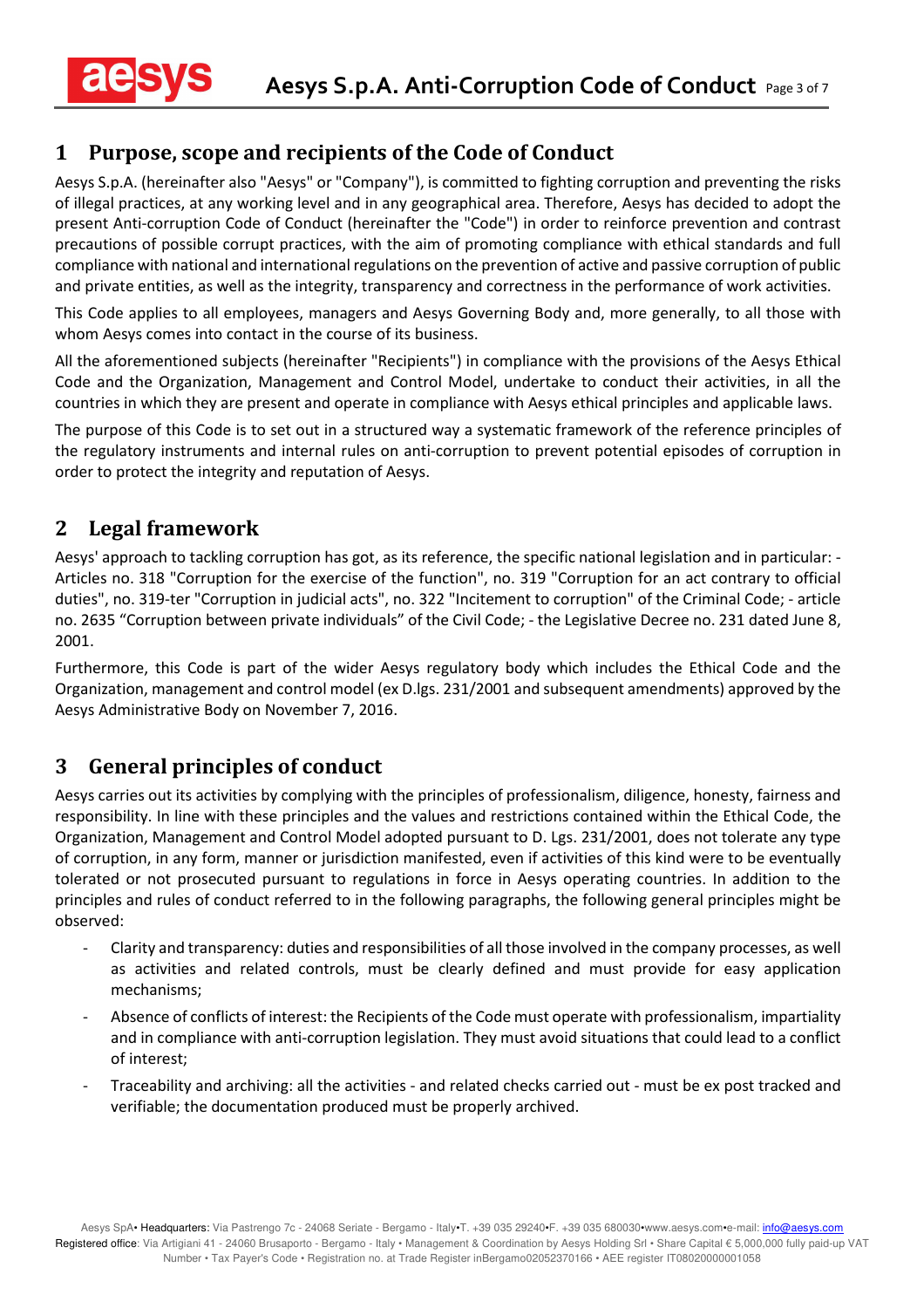#### 3.1 **OFFER OF GIFTS AND OTHER BENEFITS TO REPRESENTATIVES OF PUBLIC INSTITUTIONS**

In the context of relations with the Public Administration, the Company, coherently with the specific procedures already adopted according to the management of relations with the Public Administration, reaffirms the express prohibition on promising or making cash payments to representatives of the Italian or Public Administration, Italian or foreign, for purposes other than institutional and service purposes and in violation of regulatory requirements. Moreover, Aesys prohibits offers of gifts that exceed in value the "normal courtesy" towards public sector.

Aesys allows Public Administration representatives, Italian or foreign, to be invited to participate in sector events on the following conditions: the topic of the event represents the primary purpose of the invitation; the invitation does not violate the law in force; the hospitality is appropriate and adequate to specific case circumstances.

For the purpose of a more effective implementation of the conduct rules indicated above, the subsequent Recipients' obligations are established:

- the management of relations with the Public Administration on behalf of Aesys, must be carried out exclusively by those representatives with a suitable power of attorney or delegation, and on the basis of the organizational and behavioural indications adopted by the Company;

- those who perform, for various reasons, the obligations connected with the performance of the aforementioned activities must pay particular attention to compliance with the required obligations, and in any case, must immediately report any irregular or presumed situations of irregularity to the Aesys Supervisory Body.

#### 3.2 **OFFER OF GIFTS AND OTHER BENEFITS IN THE CONTEXT OF COMMERCIAL RELATIONS**

Offering gifts, corporate gifts, hospitality and entertainments is allowed if the purposes are to demonstrate courtesy and solidify social relations with the various stakeholders, provided that such acts have a reasonable value and that they do not have the purpose of unjustifiably influencing the course of an activity or a negotiation.

In this regard, no gift of any kind is allowed that may even be interpreted as exceeding normal commercial or courtesy practices, or in any case aimed at acquiring preferential treatment in the conduct of any activity connected to the Company.

Aesys prohibits the direct or indirect offering of money, gifts and/or other benefits to executives, officers or employees of customers and suppliers in the context of commercial relationships with private parties for the purpose of influencing them in the performance of their duties or to take an unfair advantage of it.

Aesys allows gifts and/or benefits to be offered even in the absence of specific approval, provided that they are made in good faith and with legitimate business purposes, reasonable and such not to be interpreted as aimed at obtaining a favourable treatment and not to compromise the integrity or reputation of one of the parties. They must comply with generally accepted standards of professional courtesy and applicable laws and regulations.

In any case, the offer of gifts, presents, hospitality and entertainment by the Company must be:

- Previously communicated to the manager of the function involved;
- Expressly approved by the Head of the department involved;
- Adequately documented, in order to allow the appropriate checks;

Aesys does not allow gifts and/or benefits involving sums of money to be offered.

It is understood that gifts or benefits, admitted as specified above, must be delivered to the registered office of the commercial counterpart and not to private homes or premises other than the company headquarters.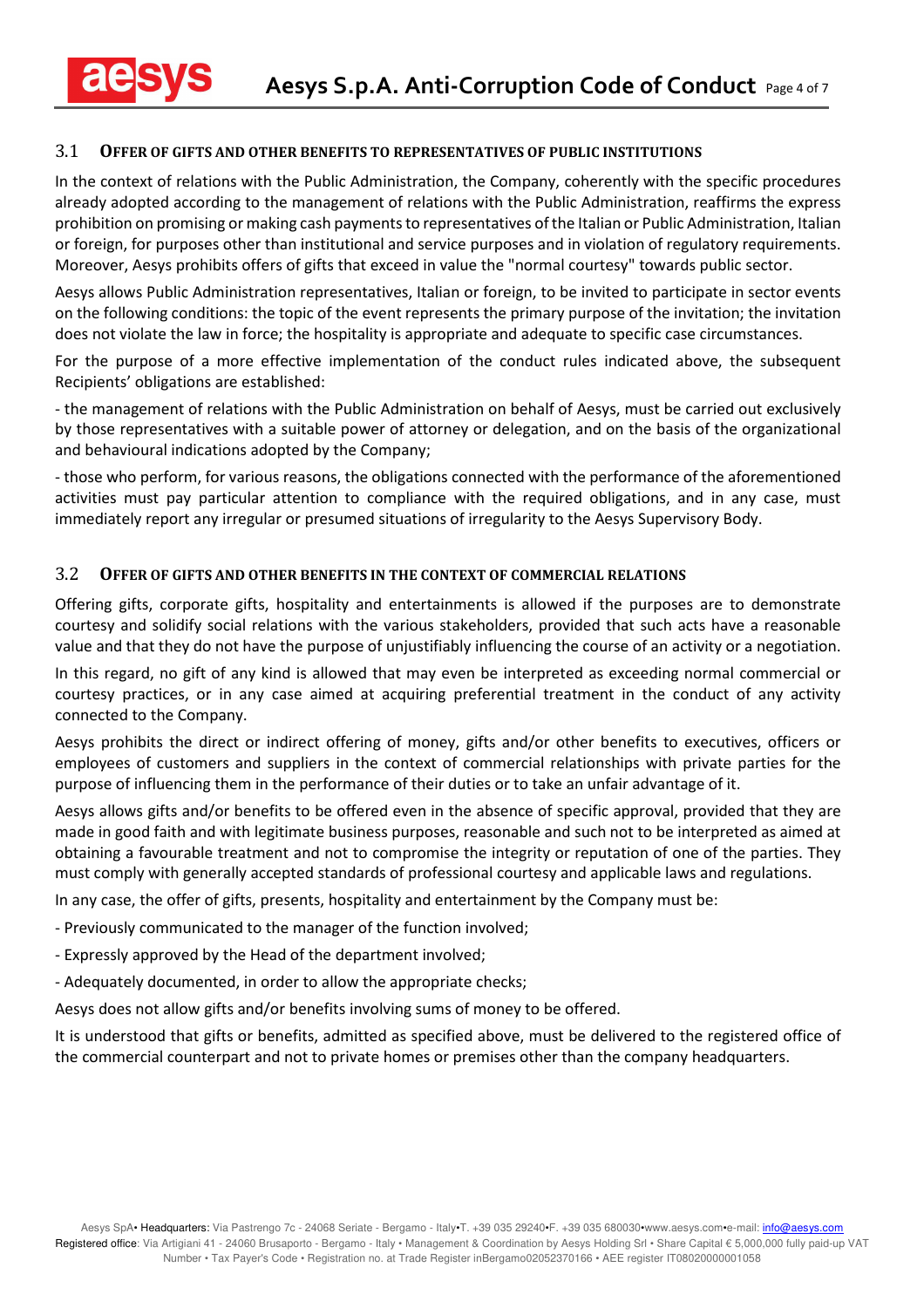#### 3.3 **ENTERTAINMENT EXPENSES**

The Company establishes in advance, according to the nature of the performed activity, quantitative limits to the expense claims and entertainment expenses, as well as the parties who may authorize such expenses and the procedures for submitting reimbursement requests and related supporting documentation.

Entertainment expenses are reimbursed only if justified, relevant and consistent with the activity carried out, proportionate to the type of purchase, and as long as in compliance with current legal requirements.

It is forbidden to recognize reimbursements for entertainment expenses that are not adequately justified in relation to the local practices and/or with the aim of promoting or favouring the interests of the Company itself, even as a result of unlawful pressure.

#### 3.4 **SPONSORSHIPS AND CONTRIBUTIONS TO ASSOCIATIONS AND ORGANIZATIONS**

Assuming that the Company condemns the improper use of donations and sponsorships tool aimed at obtaining favouritism and concessions by the beneficiary, in the eventual case of donations/handouts or sponsorships of organizations, in the context of normal commercial practices, the Recipients of this Code are required to set up all the necessary controls to ensure compliance with the following principles:

- Donations and sponsorships cannot be made to individuals, but only to public or private entities;
- The decision-making power for these initiatives remains exclusively with the subjects expressly delegated to do so;
- In case of sponsorships or donations made with money, the Company undertakes not to use cash or similar payment methods;
- The Company assumes to verify the legal nature of the beneficiaries, ensuring that the initiatives are carried out only in relation to subjects demonstrating credibility and good reputation and who orient their management on ethical and transparent criteria;
- In the case of sponsorships, the relationship must be based on the congruity principle between the corresponding services and must be formalized in a contract;
- All sponsorship activities, in order to avoid they might be considered a disguised form of conferring a benefit to a third party to obtain an advantage for the Company, must be contracted in writing, defining, in particular, the nature and purpose of the initiative, as well as the expected consideration.

#### 3.5 **ACCEPTANCE OF GIFTS AND OTHER BENEFITS IN THE CONTEXT OF COMMERCIAL RELATIONSHIPS**

Any gifts and entertainment expenses must be received in good faith and in relation to legitimate business purposes. It must not consist of a cash payment and it must not be motivated by the purpose of exercising an illicit influence or by the expectation of reciprocity. In any case it must be reasonable and it might not be interpreted as aimed at obtaining preferential treatment.

Nevertheless, Aesys does not allow employees, managers and directors to accept gifts and benefits whose acceptance is in contrast with what is established in the individual employment contract and/or in the applicable collective labour agreement or with any other binding rule.

#### 3.6 **DONATIONS**

Donations and other hand-outs - for the benefit of various non-profit, social, cultural, and research projects - are permitted as long as they are not made in order to inappropriately influence the recipient or in exchange for a commercial or other advantage for the Company. Donations must meet the following principles:

- All donations must be traceable and properly and accurately documented in writing;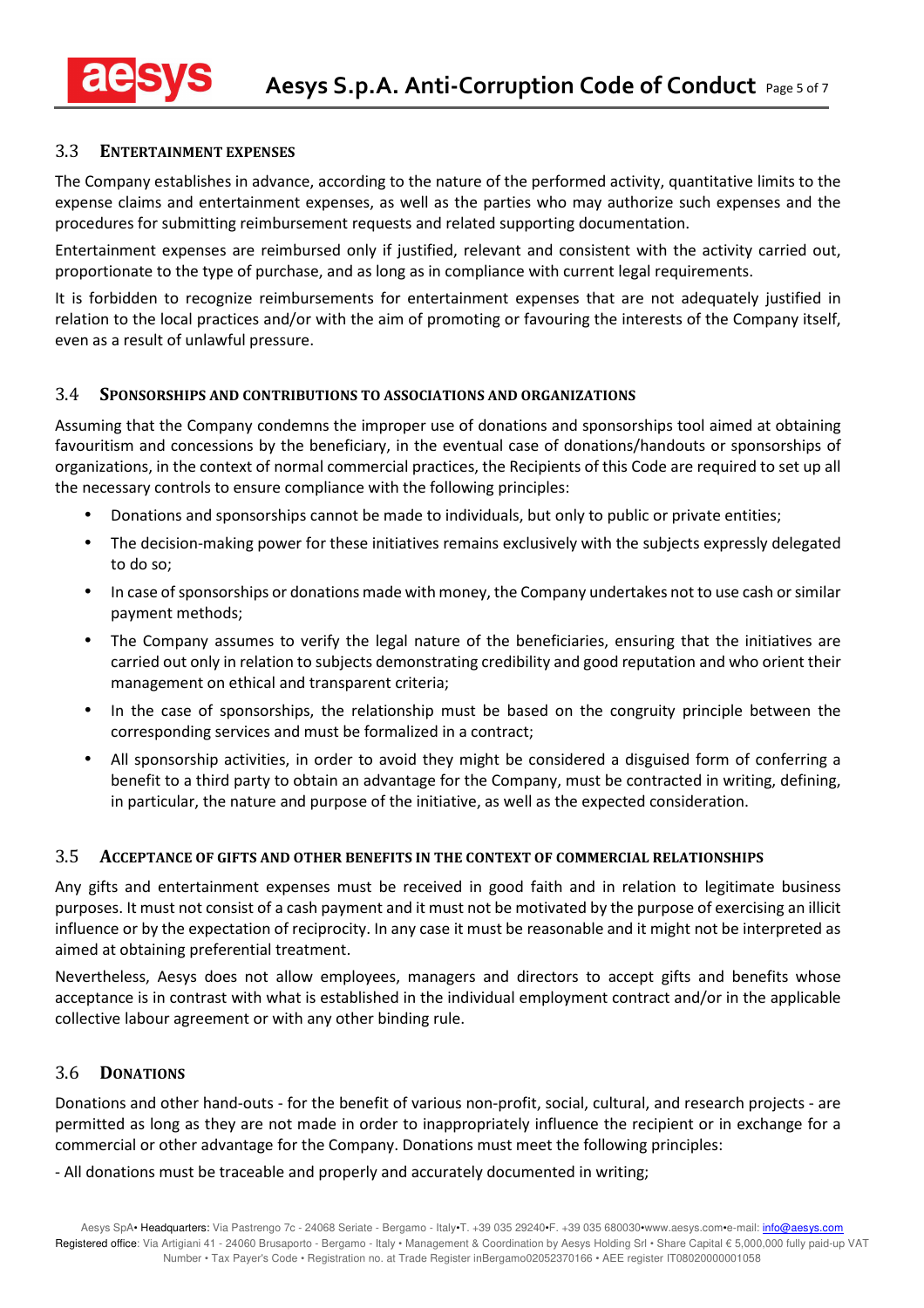- The recipient (institution/association/organization receiving the donation) must be a trustworthy organization and have a good reputation. All donations and other hands-out must be made in accordance with applicable laws and internal Company policies.

#### 3.7 **FUNDING FOR POLITICAL PARTIES**

The Company prohibits Recipients from paying contributions on behalf of Aesys to political parties or their representatives, movements, committees, political and trade union organizations, and their representatives. Prohibited gifts must also include financial contributions and other presents of monetary value.

## **4 Conflicts of Interest**

Aesys requires directors, managers and employees to make every business decision in the sole and exclusive interest of the Company and in line with the principles of correct corporate and entrepreneurial management. Therefore, all situations and activities in which a conflict between corporate and private interests may arise, such as to interfere with or undermine the ability to make decisions impartially and objectively, must be avoided (for example by pursuing a personal interest using one's own corporate role).

## **5 Relations with third parties**

The Company requires that the relationships established with Third Parties (suppliers, commercial and Joint Ventures partners, professionals, consultants, agents) during the conduct of business activities, are based on the principles of traceability, integrity, transparency and correctness contained in Aesys Organization, Management and Control Model and always comply with the anti-corruption legislative requirements. In the event that doubts arise about the legitimacy of a potential Third Party, before concluding any type of agreement with such party, it is necessary to share the related reservations with the Direct Manager in order to follow up on an adequate *due diligence*.

Aesys requires that fees and commissions comply with the appropriate rates and the services are provided in a legitimate way. Aesys also requires that all contracts concluded with Third Parties must be drawn up in writing and that all commercial relationships are fully documented.

Aesys requires to get and keep books, records and accounting records that accurately and correctly reflect the operations and expenses, even if they are not "significant" from an accounting point of view.

Third Parties, as part of their business activities with the Company, are required to comply with Aesys ethical standards and applicable laws.

Aesys establishes relationships with Third Parties on the basis of assessments of professionalism, competence, competitiveness and integrity, and imprints these relationships with the utmost fairness, adopting procedures aimed at avoiding potentially corrupt conduct.

## **6 Staff selection and hiring**

The Company regulates staff selection, recruitment and management process in order to ensure compliance with applicable regulations and laws. These processes are conducted in accordance with the procedures adopted by Aesys and inspired by the following principles:

- The staff recruitment must concern real business needs;
- All activities must be adequately tracked and formalized.